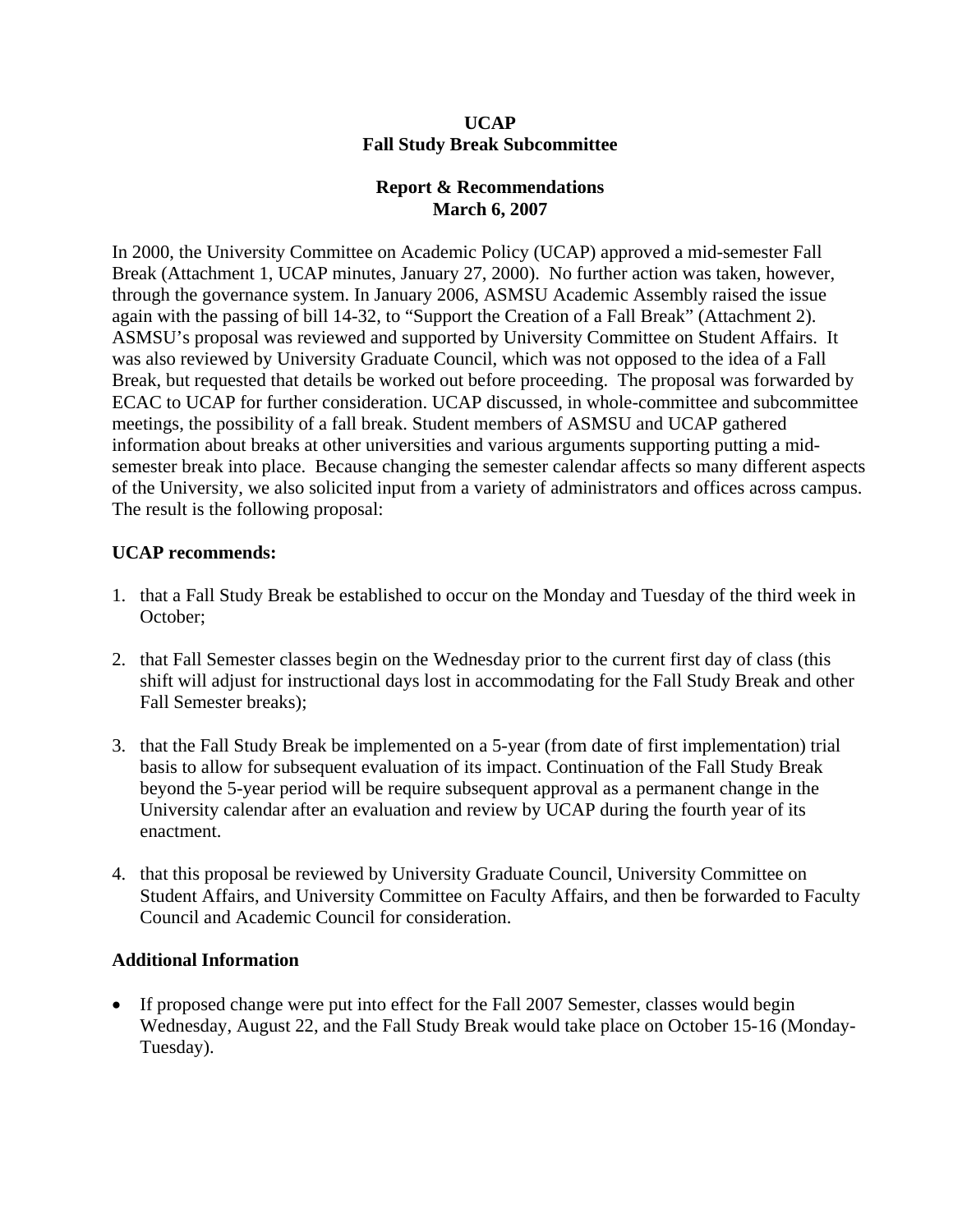• Suggested move-in days:

Freshmen, Transfers, and International students: Sunday prior to start of classes. Other students: Monday prior to start of classes.

• Affect on instructional days: Under the current calendar, there are 72 instructional days in Fall Semester, 74 instructional days in Spring Semester. The proposed changes would result in 73 instructional days in Fall Semester.

# **Rationale**

The primary rationale for a Fall Study Break offered in Academic Assembly of ASMSU is that it "would provide a brief period of time for students to rest and recuperate from midterms, give students time to finish backlogged work and studying, allow students who do not live locally a chance to return home to see family and help ease stress and mental strain of the student body."

In addition, MSU is one of only three Big Ten schools that do not have a Fall Break. (The others are University of Minnesota, the University of Wisconsin.) Two schools, the University of Michigan and Purdue, offer breaks similar to the proposed two-day Fall Study Break. Four universities, the University of Illinois, the University of Iowa, Indiana University, and Penn State, offer a full-week break for Thanksgiving. Northwestern University and Ohio State University are on quarters, the length of which precludes the need for mid-term breaks.

## **Known Issues**

- Some science labs are set up and scheduled on a weekly basis; any week with one or more days without classes meeting disrupts these schedules.
- Courses that meet only once a week, especially those that meet on Monday, may be disadvantaged. (Under this proposal, Fall Semester would have class on 13 Mondays, 14 Tuesdays, 16 Wednesdays, 15 Thursdays, and 15 Fridays.)

## **Frequently Asked Questions (FAQs)**

#### **The following questions and answers represent a summary of frequent issues raised in deliberations on establishing a Fall Study Break:**

- Q: How has this impacted other schools that have recently adopted a Fall Study Break?
- A: Since the University of Michigan has adopted the Fall Study Break, they've had no problems. It has been seen as a resounding success within their student body.
- Q: Why do the students want it?
- A: A break will allow for students to travel home and will provide an opportunity for them to catch up on their schoolwork as well as a variety of other benefits. As a result, the subcommittee attests that student stress levels will decrease.
- Q: Who is affected and how?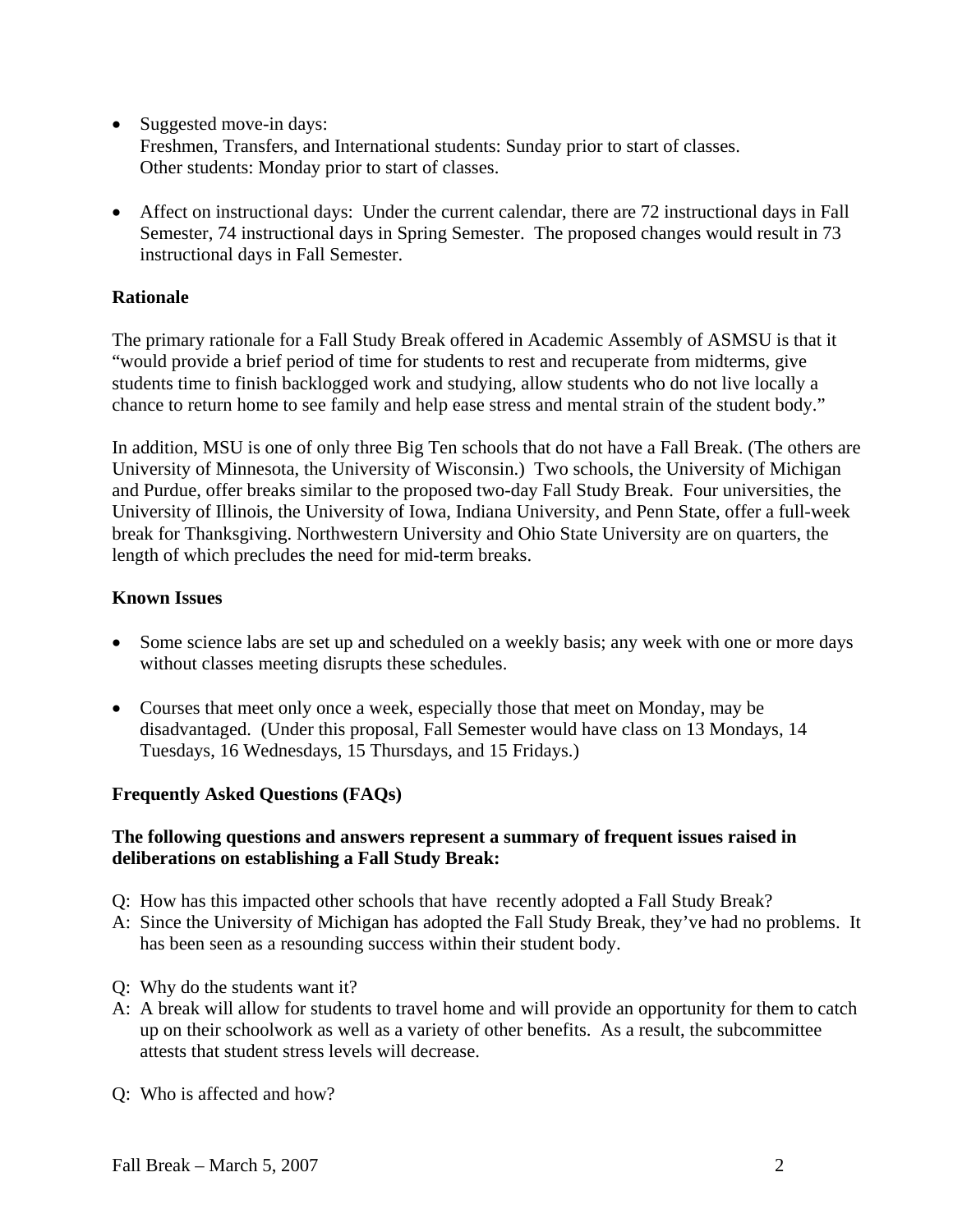- A: Although undergraduate students, graduate students, faculty, and others will be affected by the break and must make some adjustments, these adjustments will not be equally weighted amongst those affected. It is assumed that these adjustments will eventually become part of the University culture.
- Q: What if students just use this break to party?
- A: By setting the Fall Study Break fall on a Monday and Tuesday, students will be encouraged to go home, study, and rest. Furthermore, the Fall Study Break could for community service projects much like Martin Luther King Jr. Day is used for such endeavors at MSU. The Fall Study Break could provide opportunities for service-oriented Alternative Fall Study Break. Other schools, including Duke, University of North Carolina, North Carolina State University to name a few.
- Q: When would a Fall Study Break be implemented?
- A: UCAP urges the University to implement the Fall Study Break, if approved, as soon as possible given the practicalities of making adjustments to calendars and responsibilities of various individuals and groups on campus.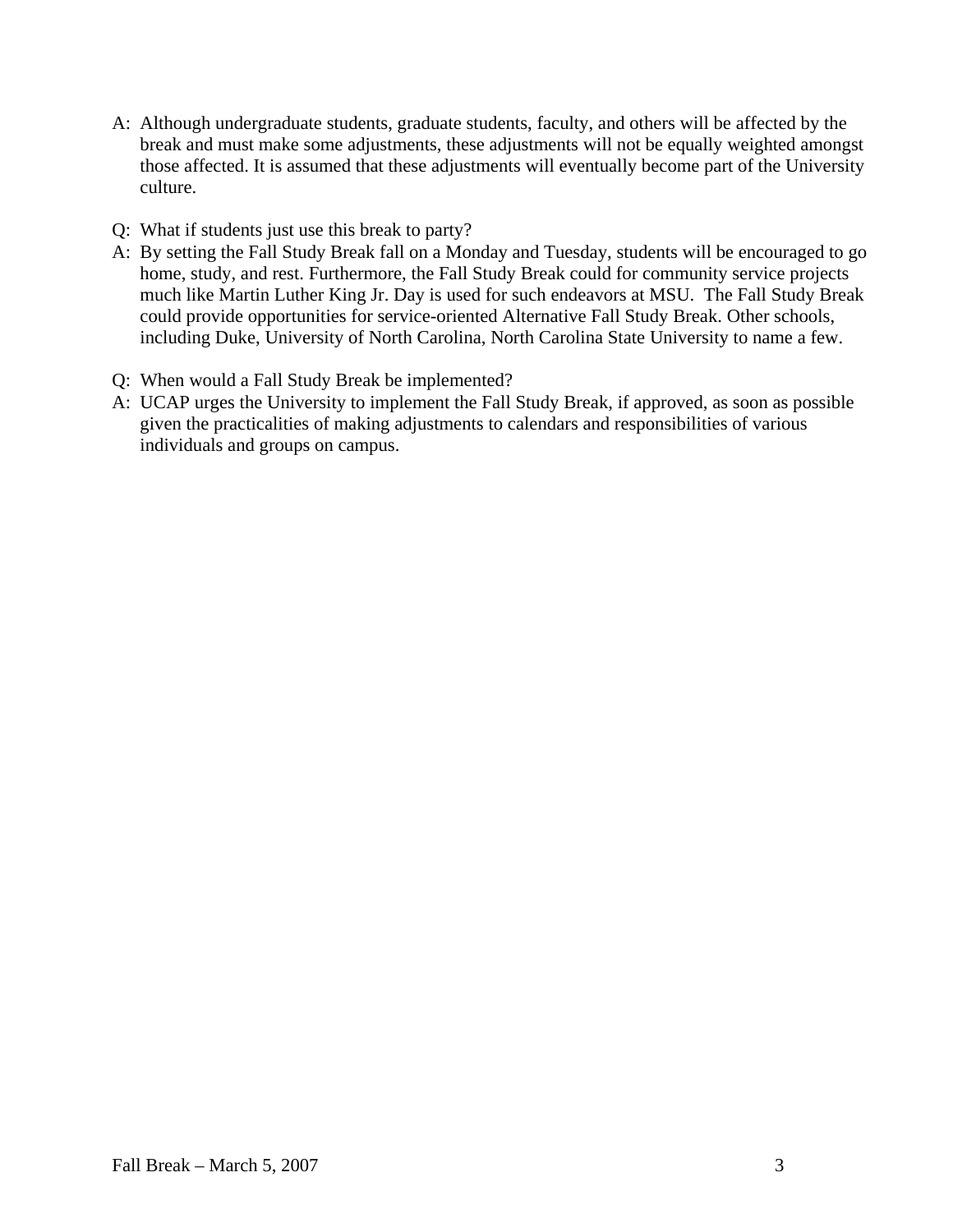Attachment 1 UCAP Minutes 1/27/2000 Excerpt

6. Other Subcommittee Reports

a) Mid-Semester Break - A report was distributed. The subcommittee recommended: I) a one-day break in mid-October, and a break date on Good Friday. Discussion followed. A motion was made to reject the sub-committees recommendation. A second motion was made to split the original motion into two parts reflecting the sub-committee recommendation. The original motion was restated as a positive motion. The first part of the sub-committee recommendation passed (7 yes, 6 no), and the second part of the recommendation was rejected (11 no, 2 yes). An alternative to the second motion, setting a fixed Friday in spring semester as a break, was rejected (10 no, 3 yes).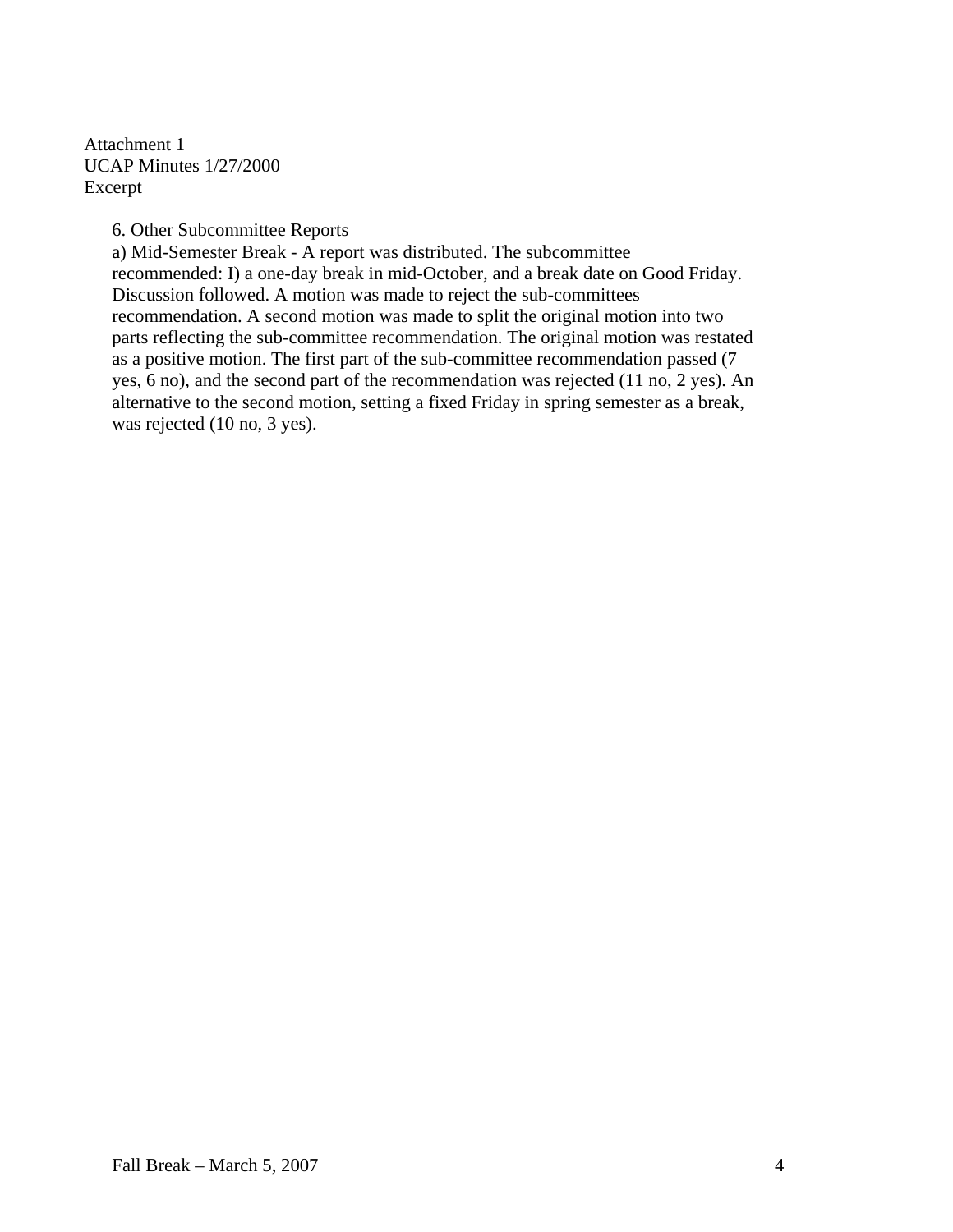Attachment 2 Academic Assembly Bill 14-32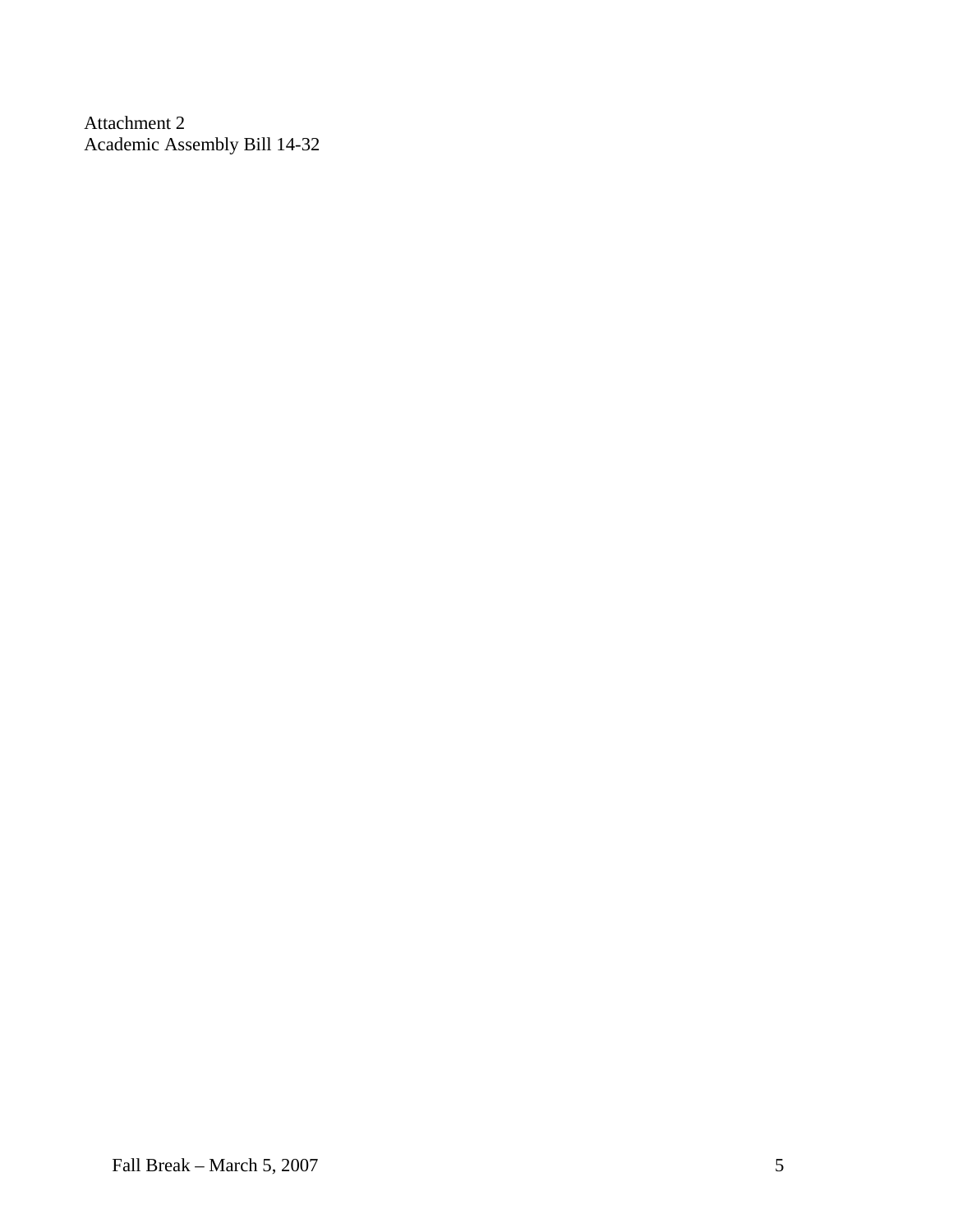Attachment 3: Fall Break Calendars

# **Fall Break: Big Ten Universities**

University of Illinois

• Thanksgiving (November 19-28)[\\*](http://webtools.uiuc.edu/calendar/Search?calId=7&skinId=1&KEYWORDS=Search%20Term&START_DATE=10/28/2005&END_DATE=End%20Date&EVENT_TYPE_ID=32&DATE=10/28/2005&SERVLET=Calendar&PAGE=0&ACTION=VIEW_MONTH)

## **Governance considerations:**

- Fall break should be placed between Labor Day and Thanksgiving break: longest period of time without recess
	- o Proposed: Thanksgiving break: From 9 days to 5 days; Fall Break: 4 days
	- o Currently (2005): Thanksgiving break: 19-27 November (28 Nov. class resumes[\)\\*](http://webtools.uiuc.edu/calendar/Calendar?calId=557&ACTION=VIEW_MONTH&skinId=1&DATE=11/17/2005)
- Benefits:
	- o Reduce Stress levels
		- **Most Students go into counseling during that period** 
			- Safety issue: suicide concern
		- **Efficiency goes down**
	- o Out-of-state students have time to return home
	- o Extra reading day
- 1999: extended Thanksgiving break for same reasons
- Student leaders and dean of students, Bill Riley, support
- Students currently start fall semester on a Wednesday with Monday's class schedule. o With changes, would start on Monday
	-
- 'Very little effect on University staff': professors and other faculty members have to be there anyways
- The number of required instructional days: University says there has to be 72 instructional days
	- o With reading day: 71—conflict with University, supported by students[\\*](http://www.dailyillini.com/media/paper736/news/2005/01/18/News/Ui.Tweaks.Calendar-834157.shtml?norewrite200603171942&sourcedomain=www.dailyillini.com)
	- o At MSU, there are not a set number of days required for each semester, only that each semester be relatively consistent

#### Indiana University

- Fall break (2005): 7 October
- Thanksgiving break: 23-25 November
- Final Exams: 12-16 December[\\*](http://web.indstate.edu/sbadv/CalendarFall2005.pdf#search=)
- Fall break (2000): 13 Octobe[r\\*](http://www.ipfw.edu/senate/minutes/1999-00/cal.htm)
- **1998 Proposal (draft) from IPFW (Indiana University, Purdue University, and Fort Wayne) Campus Calendar Subcommittee Academic Calendar Formula:** 
	- o Two-day suspension of regular classes consisting of the first Thursday and Friday after the mid-point between the beginning of the semester and Thanksgiving break.
	- o Thanksgiving recess shall consist of Thanksgiving Day and the following Friday and weekend. Monday of Thanksgiving week shall be a make-up day for Labor Day, with regular Monday classes scheduled. Tuesday and Wednesday of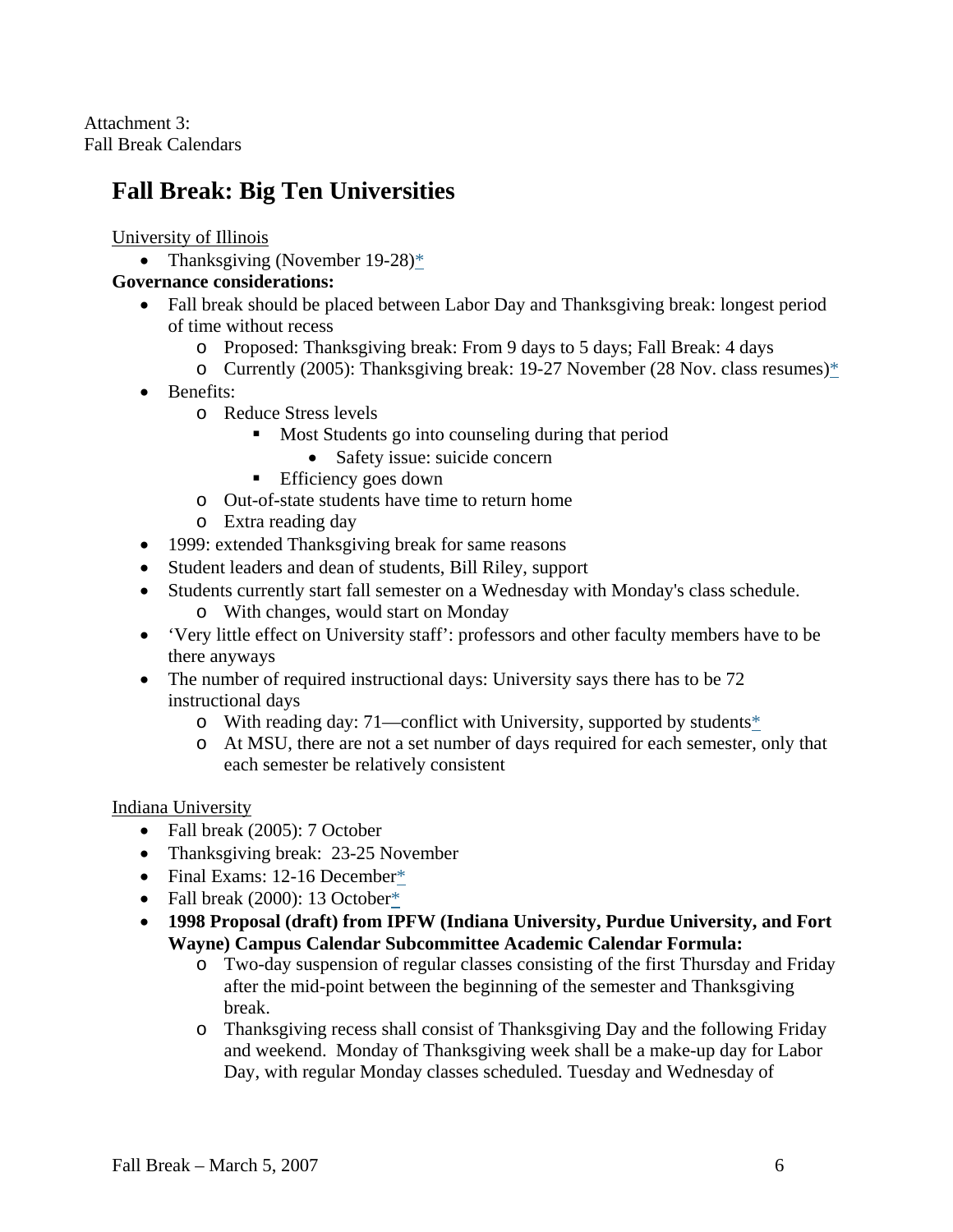Thanksgiving week shall be make-up days for the fall break, with regular Thursday and Friday classes scheduled, up to 4:30 PM Wednesday[.\\*](http://www.ipfw.edu/senate/Referenc/1998-99/SRNO9818.htm)

- **Senate Faculty Meeting (28 February 2005): the committee recommended the following options:** 
	- o That IUSB schedule a fall break that would occur on Monday and Tuesday of the eighth week of the fall semester.
		- The committee believed that it is possible to schedule a fall break but the Senate must be aware of the following advantages and disadvantages.
	- o Potential advantages:
		- the break would allow for refreshment and rejuvenation
		- The thanksgiving break would begin on Wednesday rather than Thursday.

#### o Costs:

- Classes would start earlier on Wednesday rather than a Monday
- The Labor Day break would include Saturday
- The thanksgiving break would begin on Wednesday rather than Thursday
- The Study Day would occur later, moving from Sunday to Tuesday
- The Exam week would start later, moving from Wednesday rather than **Thursday**
- The exam week would end later, moving from Saturday to Tuesday
- The length of the semester would be extended, as the semester would end on a Monday rather than a Saturday
- the overall length of the semester would increase by five actual days and one day of instruction (a Friday)
- The spring semester would have one fewer Thursday classes than the fall does (this may affect one day a week classes) but one more Tuesday class than the fall does
- Syllabi from semester to semester would be incompatible.
- o The discussions of the proposal centered around two issues.
	- First, some were not convinced that adding a two-day break would bring the drastic changes on the school's calendar as the committee suggested. The committee chair informed the body that they did indeed make a thorough study of the consequences and the Registrar, Mike Caroll, was actively engaged in the discussion of the proposed changes and he pointed out to the committee the changes that were associated with a proposed fall break.
	- The other issue involved the necessity of having a fall break for the campus. Kevin Smant argued that for learning purposes a break in between the semester is beneficial to both the faculty and students. It is his experience that students and faculty are usually burned out at the last few weeks of the fall semester. He believed that a fall break will rejuvenate students and faculty alike and will help them end the semester more successfully.
- o It was moved that the proposal be further studied and that more inputs should be solicited. It was suggested that students be also consulted with respect to the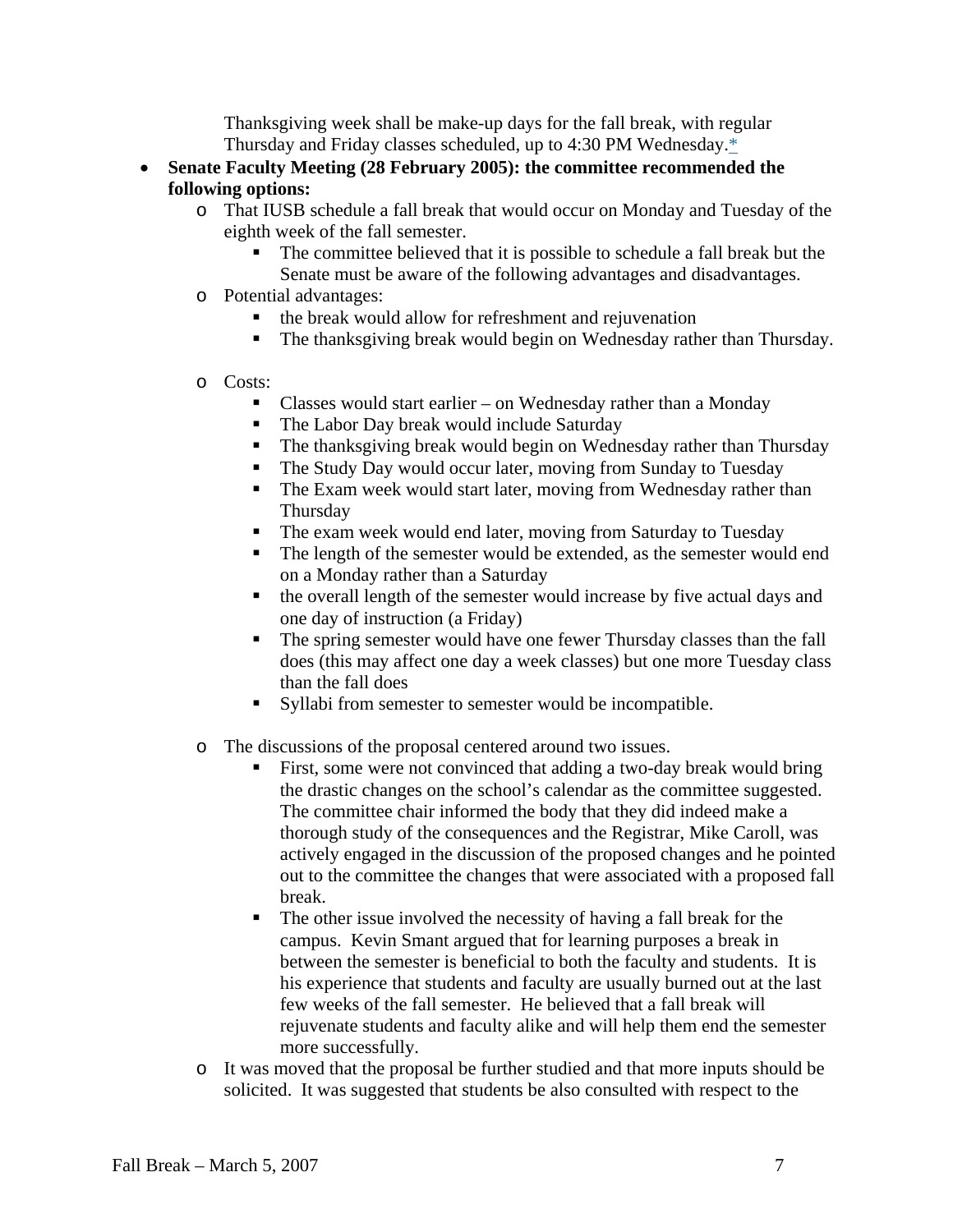proposal. It was also resolved by the Senate take up the matter for the next meeting in March as old business[.\\*](http://www.iusb.edu/%7Esbas/2005Feb18.doc)

- The Calendar Committee brought two different proposals for the Academic Calendar with one offering a modified Fall and Thanksgiving Break. Both proposals change the starting date of fall semester and change spring break. Fall semester would always start on the Monday before Labor Day and Spring Break the tenth week of classes.
- Currently Fall Break is Monday, Tuesday, and Wednesday prior to Thanksgiving providing a full week break.
- The other option includes doing a Monday and Tuesday around Columbus Day so that there will be a four day weekend and still have Wednesday through Sunday of Thanksgiving week. In a survey done by Student Leaders, two-thirds of the students surveyed favored keeping Fall Break the entire week in November[.\\*](http://www.iue.edu/Departments/Faculty_Senate/documents/2003-2004_AgendaMinutes.pdf)

## University of Iowa

- 19 (Saturday) November 2005: Thanksgiving Recess 5:00 p.m., (Colleges of Liberal Arts & Sciences, Business, Engineering, Education, Nursing, Pharmacy, Public Health, the School of Management, and the Graduate College)
- 22 (Tuesday) November 2005: Thanksgiving Recess 10:00 p.m., (Colleges of Medicine, Law, and Dentistry)
- 24 (Thursday) November 2005: University Holiday, Offices Closed
- 25 (Friday) November 2005: University Holiday, Offices Closed
- 28 (Monday) November 2005: Resumption of Classes, 7:30 a.m.<sup>[\\*](http://www.registrar.uiowa.edu/calendars/fiveyearcalendar.aspx)</sup>

# University of Michigan

- Fall Study Break: 17-18 (Mon-Tues) Oct 2005
- Thanksgiving Break: 23-28 (Wed-Monday) Novembe[r\\*](http://www.umich.edu/%7Eregoff/calendar/fa05.html)
- Responding to desire of students, the Board of Regents approved, at their 13 December meeting, a proposal for a fall break. The two-day break will be over a Monday and Tuesday in mid-October. In exchange, Fall semester will begin the Tuesday after Labor Day instead of Wednesday. The change will go into effect beginning Fall term 2002.<sup>[\\*](http://www.umich.edu/%7Eurecord/0102/Dec17_01/5.htm)</sup>

## Purdue University

• 10-11 October: Fall brea[k\\*](http://calendar.purdue.edu/cgi-bin/webevent.cgi?cmd=listmonth&y=2005&m=10&d=17&cat=&sib=1&sort=e,m,t&ws=0&cf=list&set=1&swe=1&sa=0&de=1&tf=0&sb=0&stz=Default&cal=cal6)

# Ohio State University

- Veteran's Day observed: 11 Nov
- Columbus Day observed:  $28 \text{ Nov}^*$
- Thanksgiving break: 24 November[\\*](http://www.ureg.ohio-state.edu/ourweb/more/Content/bigcal.html)

## Penn State University

• **Penn State Intercom: Senate recommends changes in academic calendar** (14 March 2002)